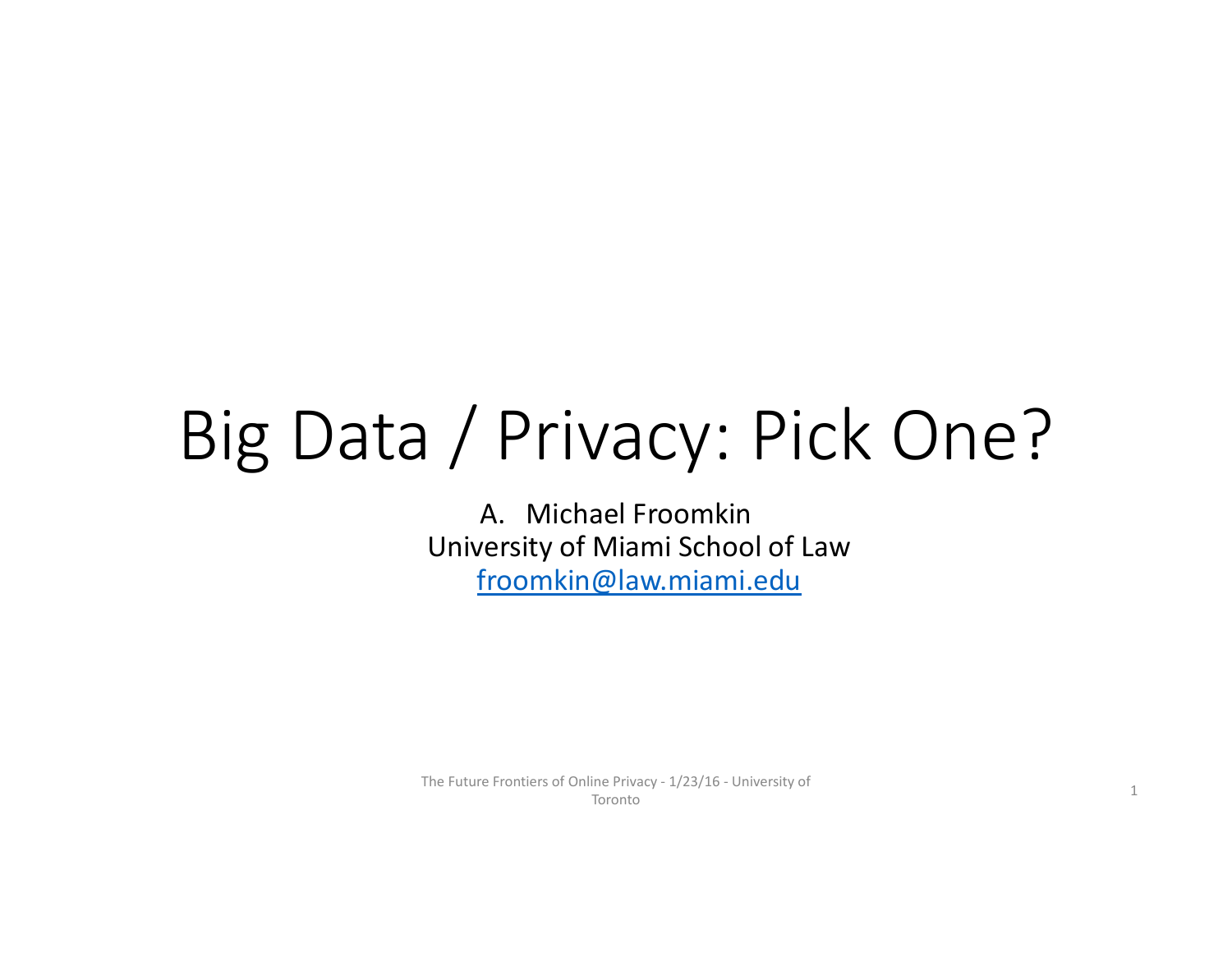### Privacy, Quickly

- Has multiple elements including control of access to body, to thoughts, protection of private sphere, and especially intimate relations
- Today will concentrate on one aspect: ability to control data about oneself
	- Primarily an instrumental value
	- Enhances human freedom, flourishing, experimentation, innovation, self‐ realization; protects against discrimination, and also distant, often invisible, exercises of (often algorithmic) power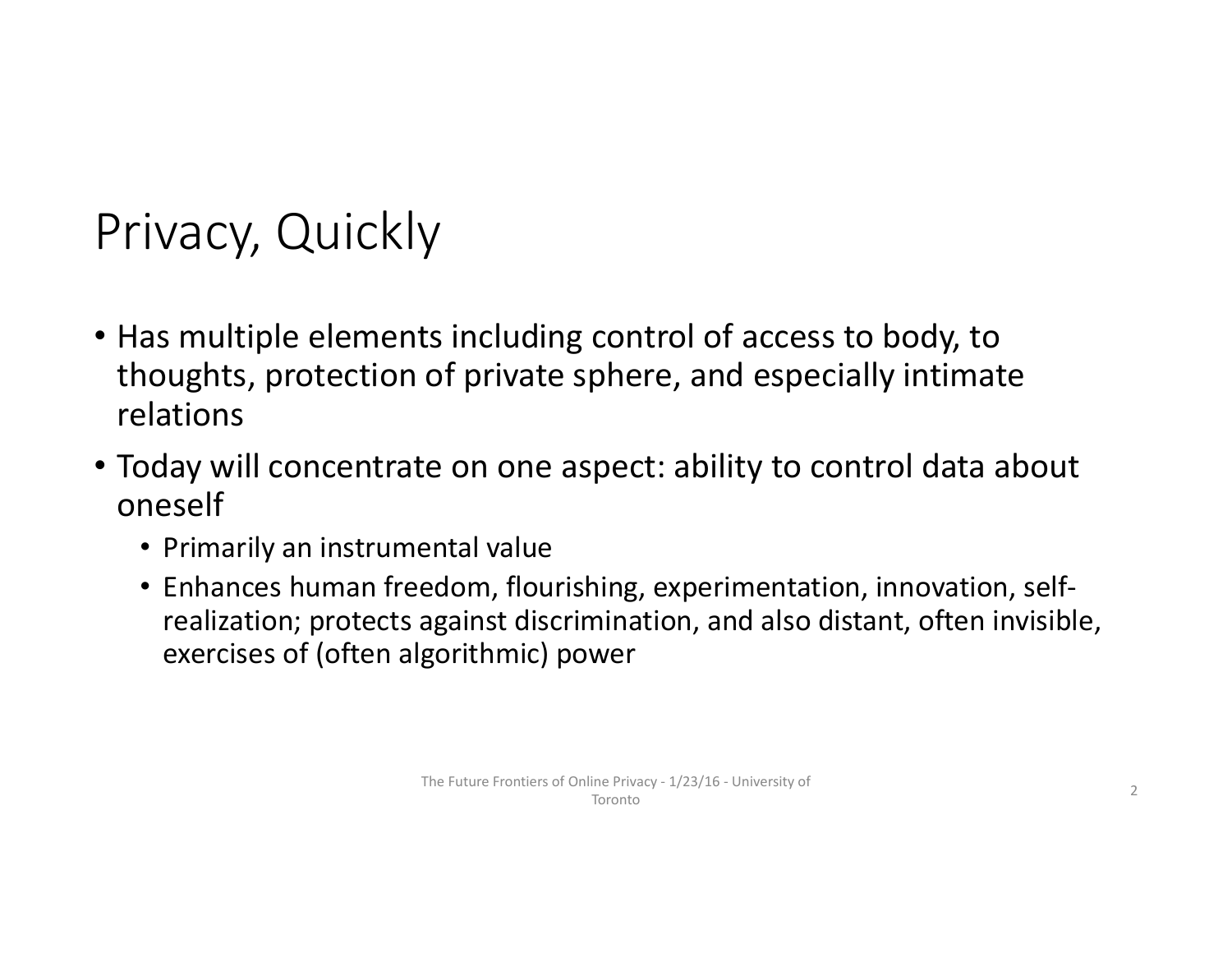### Data == Power

- People with data about you can exercise power over you
	- Market power
	- Government power
- Special case of both above: Sorting power
	- Can be invisible
	- Can be lifelong
	- Can be very empowering or very damaging
		- Credit scores
		- Citizen safety scores
		- Issues of accurate, inaccurate, and predictive (i.e. speculative) scoring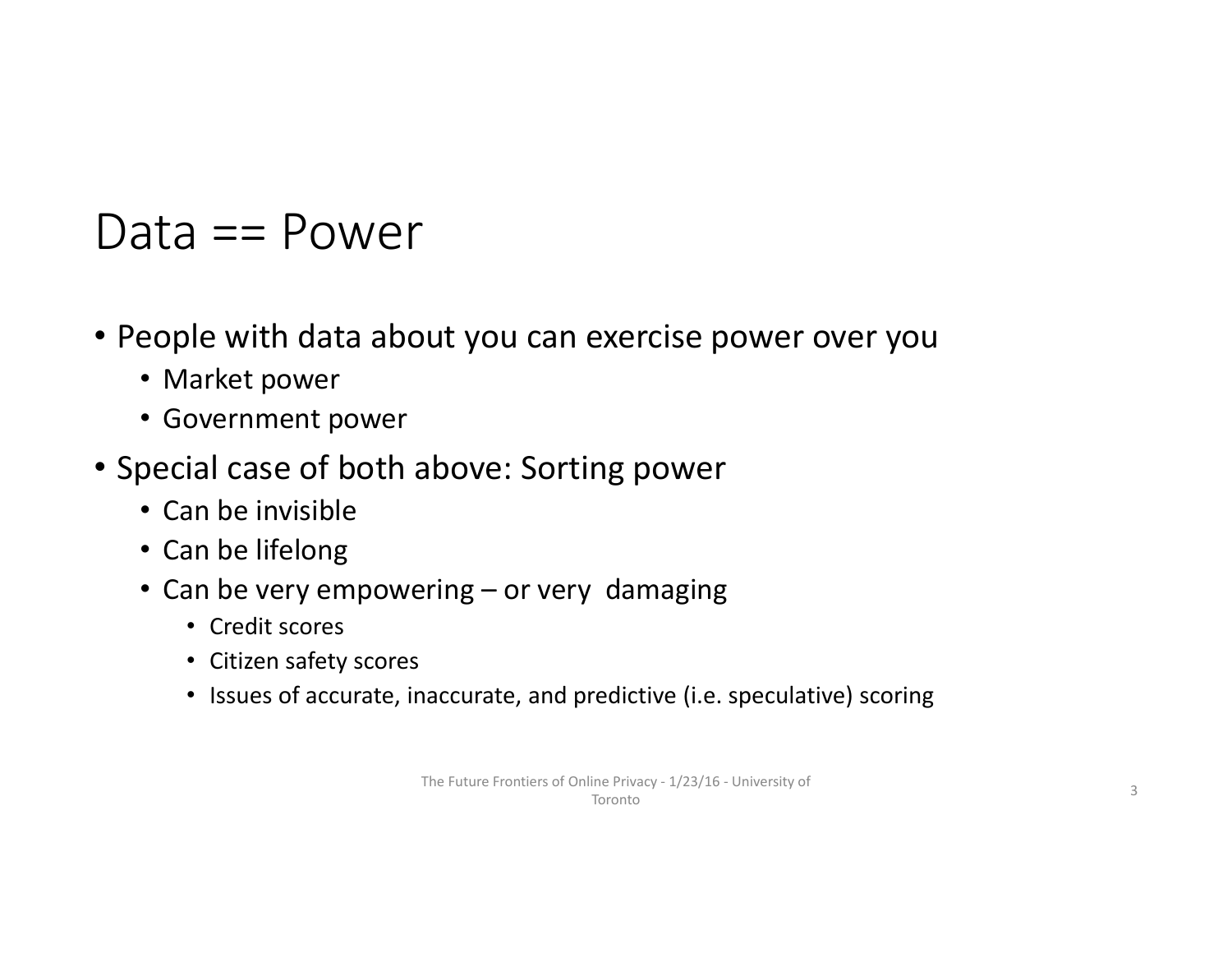### Big Data, Quickly

- US government definition: the growing technological ability to capture, aggregate, and process data
- EU: "the massive and rapid processing of data (through modern data analytics) in the search for information (including unforeseen information) The practice of data mining poses <sup>a</sup> significant challenge due to the degree of opacity characterising many contemporary data processing activities. ...
	- Data mining practices may result in "behavioural targeting" and further encourage <sup>a</sup> "datafication" of society that poses significant challenges for privacy and digital rights in general. Due to such risks as statistical discrimination...
- Bottom line: Big Data is *both <sup>a</sup> technology and <sup>a</sup> process* with many (reinforcing) parts, each of which can be enabled or, in theory, regulated. It is also, arguably, an ideology.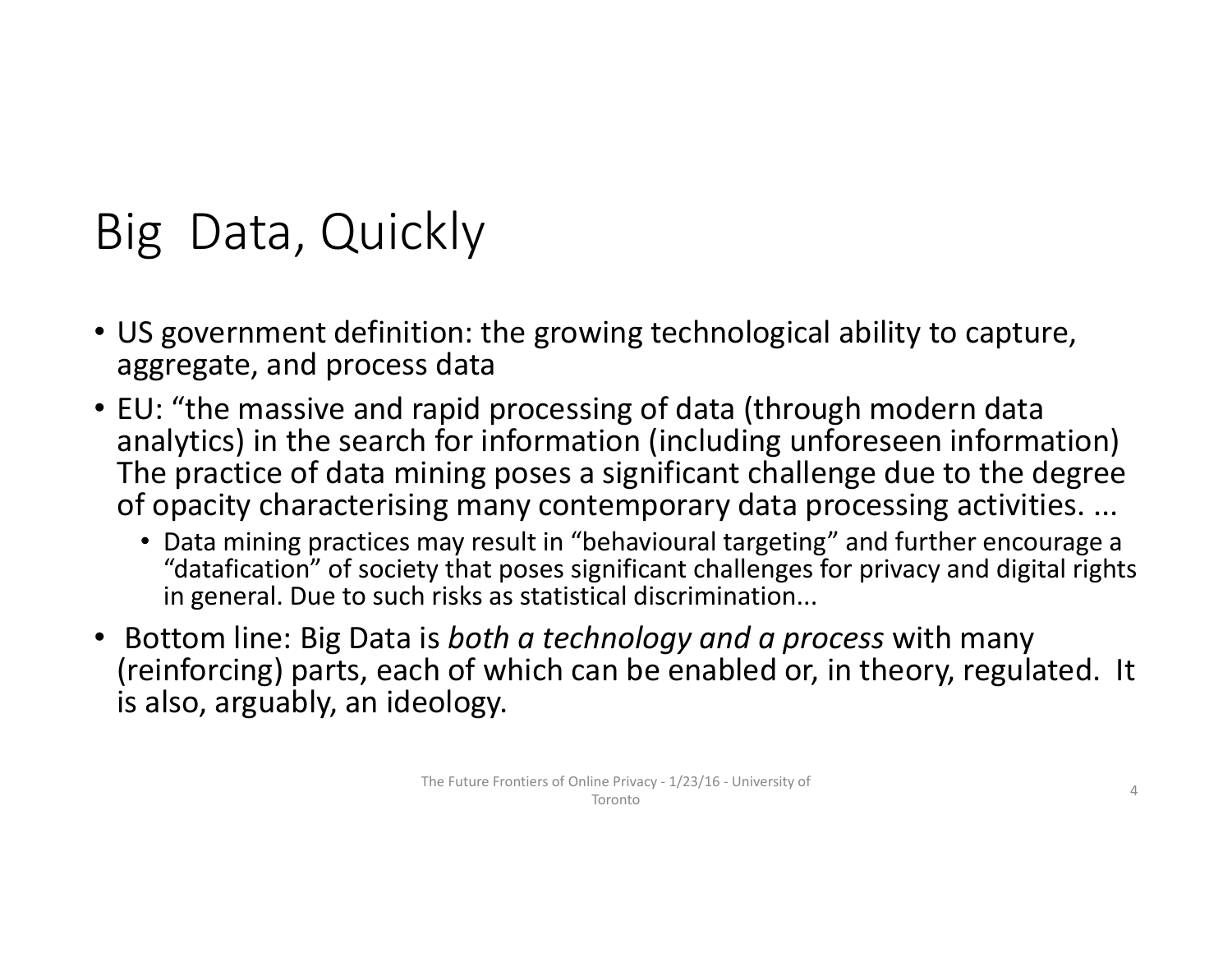### Big Data as <sup>a</sup> Process

- Data collection
	- Sensors: Smart city, Cell Phones
	- Self‐surveillance
	- Transactional data: Communications, Shopping, Medical
- Storage
- Processing
	- Correlation / Data Mining
		- Issues of identification/ de-identification/ re-identification
- Re‐Use
	- Nature of Big Data projects is to seek unexpected connections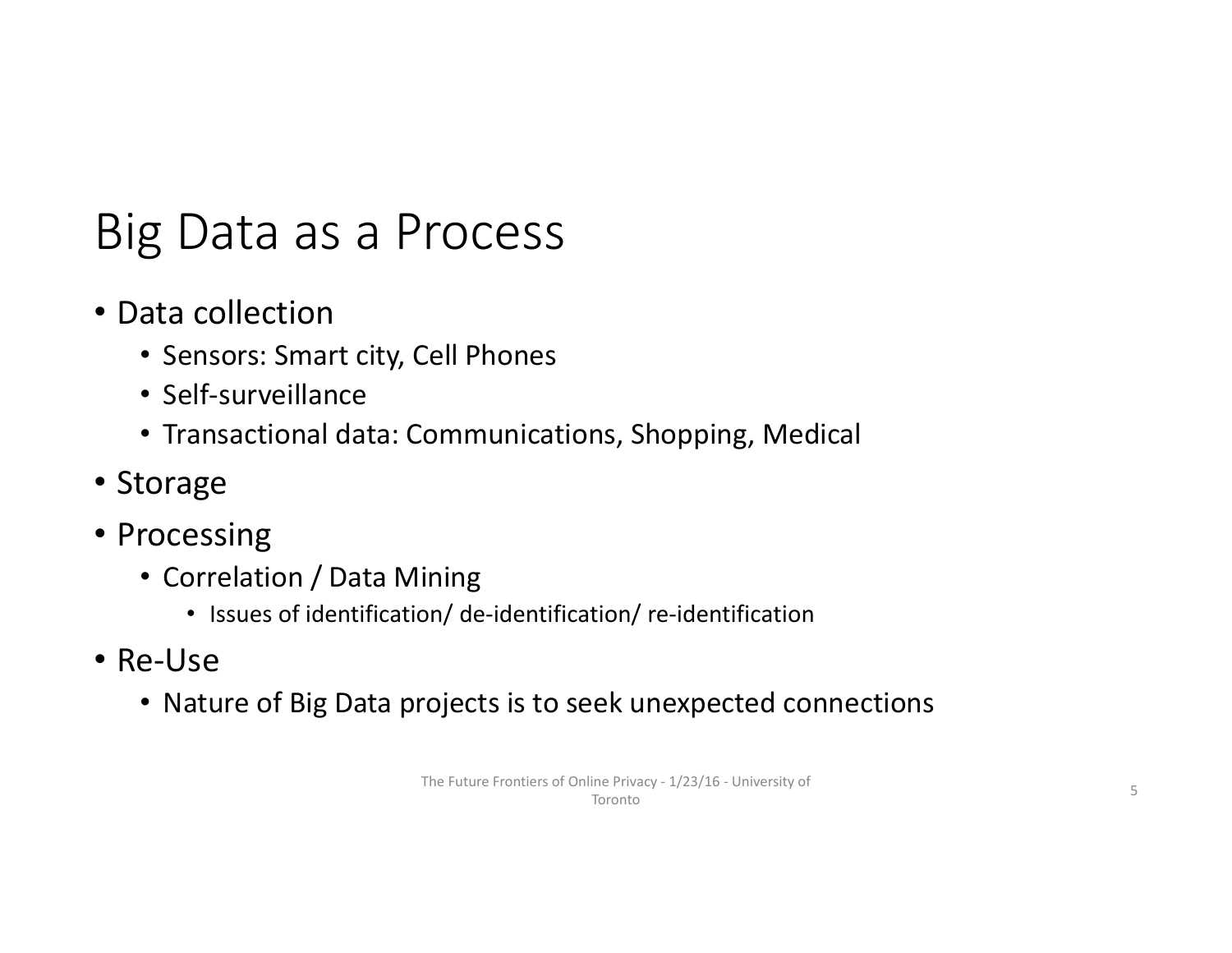### The Trend is to Ever‐More (Big) Data

- More apps creating occasions to create and collect data
- More monitoring
	- So called 'self‐surveillance' e.g. Fitbits, Nests
- Ubiquitous hardware/sensors
- Bigger aggregations of data
	- Smart cities
	- Fusion centers, DHS, NSA
- Cost/benefit motivates private sector: costs are dropping, perceived benefits growing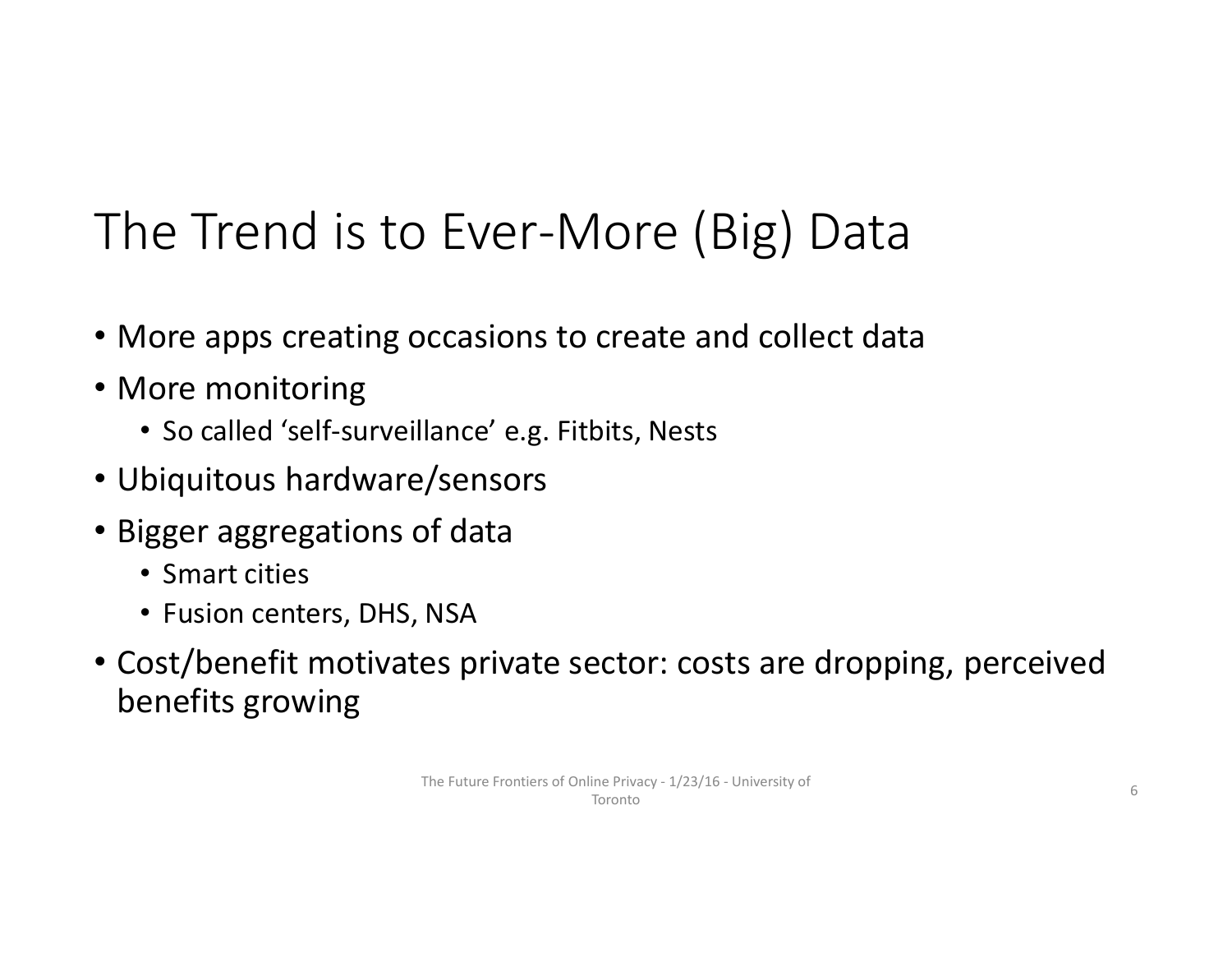The Lure of Unexpected Insights "What if I told you that ...one of the biggest decisions <sup>a</sup> company makes revolves around the size of its lunch tables?"

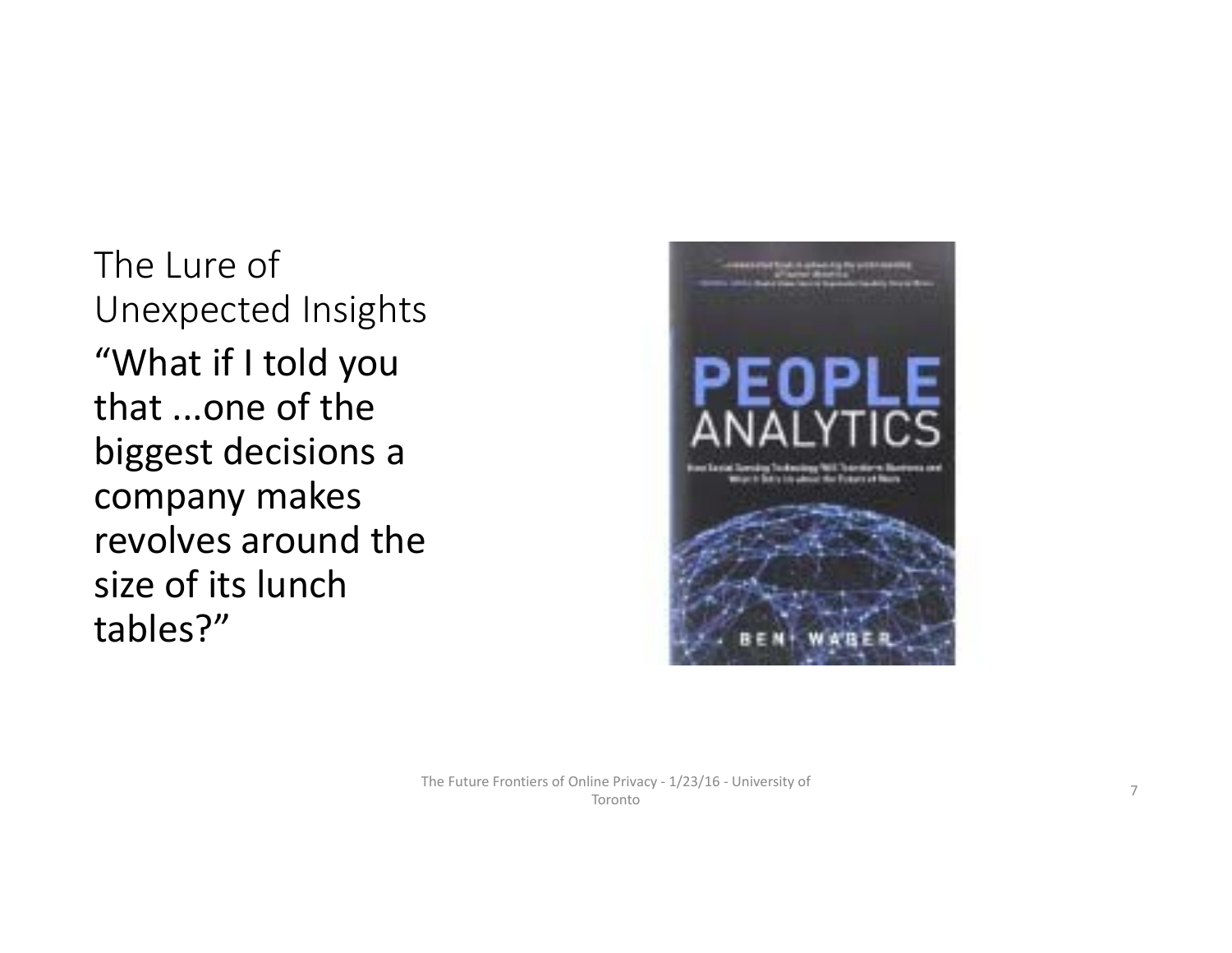### Are You Trusted? Or 'Dangerous'?

#### **Because There are no Routine Calls** Intrado Beware®

Alert call takers, dispatchers and responders to potentially dangerous situations when and where it matters most with Intrado Beware®.

"Beware," a program made by West Safety Services is capable of quickly sorting through billions of publicly available commercial records to alert first responders to potentially dangerous situations, according to the product website. Beware calculates "threat scores" by assigning people and addresses green, yellow, or red scores with red being highest threat and green being the safest.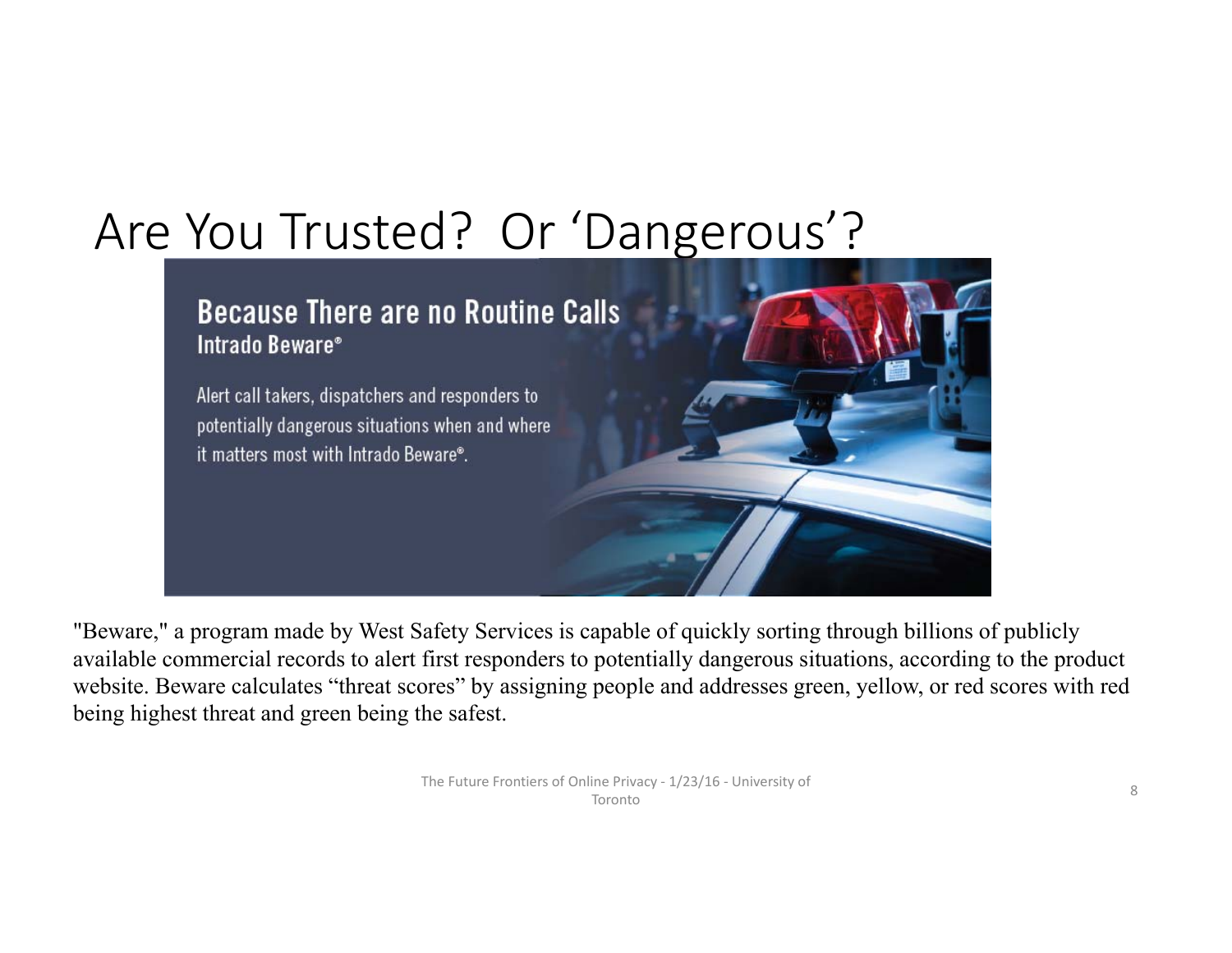### Mixed Blessings of Big Data

#### **Benefits – Numerous, Usually Concentrated**

- Medical, Epidemiology
- Security
- Finance
- Marketing
- Urban planning
- "Quantified Self"

#### **Costs – Widespread, Diffuse, Harder to Quantify**

- Privacy reduced or eliminated
	- Increases risk of reprisal for acts
		- Less experimentation
	- Dossiers are bigger
- Increased opacity in decision‐ making
- Polity
	- Self‐censorship
		- Unpredictable consequences of speech, civic choices
	- Less whistleblowing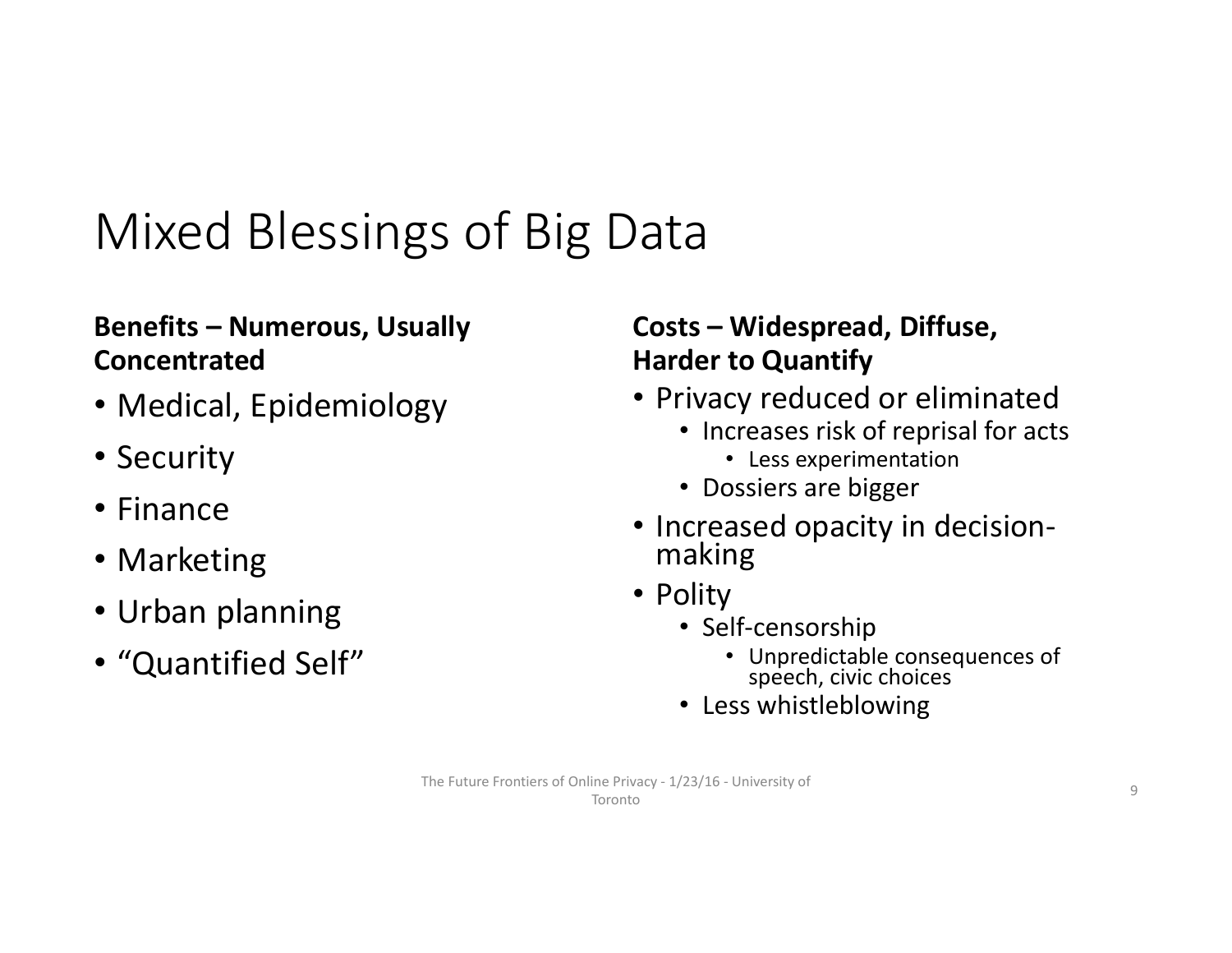### More & 'Better' Algorithms

As they are fed more data

- Can infer results about you based on people who share observed traits about you, another way in which there is no occasion for consent on your part, if other have consented to deeper dive into their data
- Thus, big data is <sup>a</sup> power shift ‐ away from data subject towards those who control and can access the data.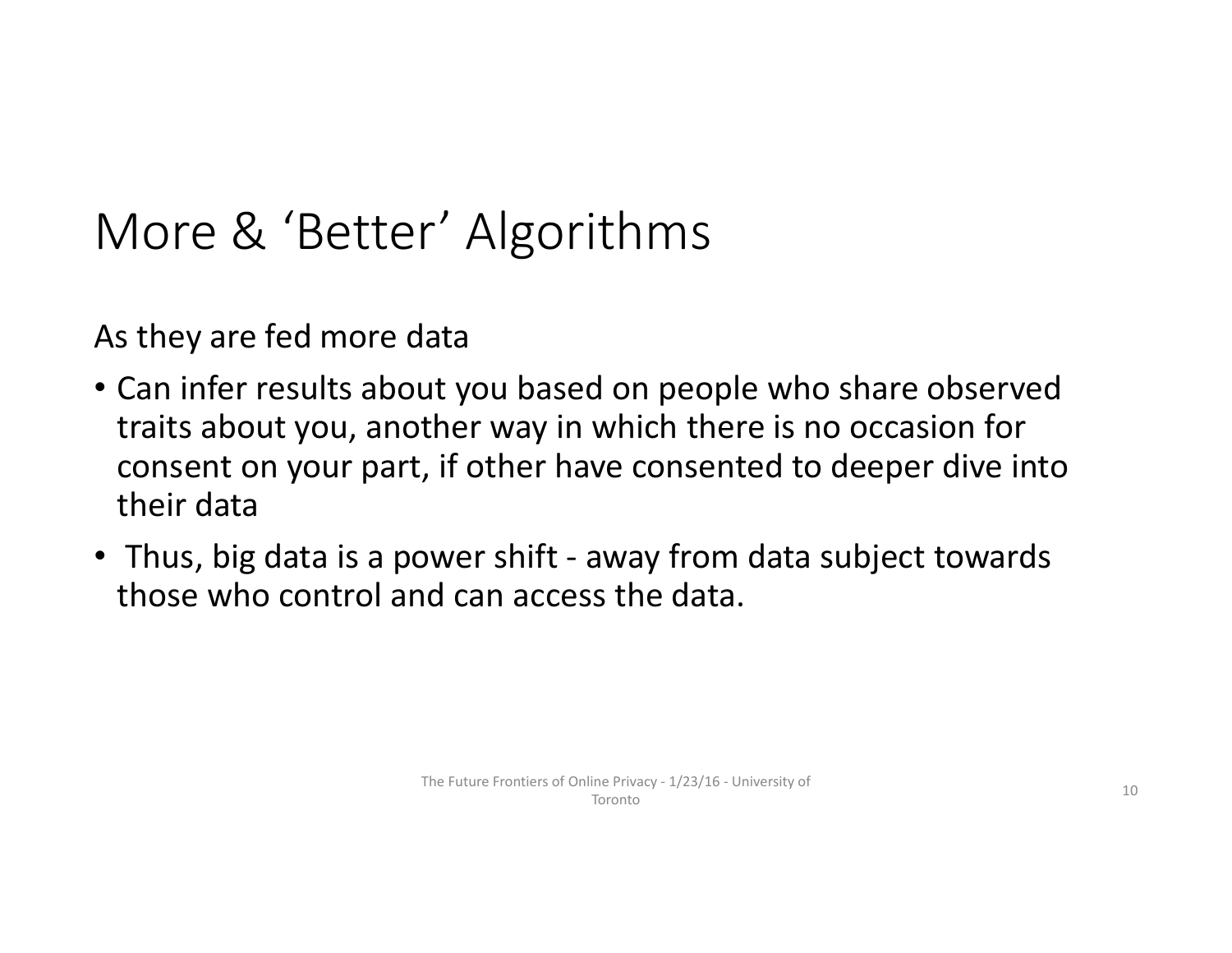### Common Privacy Protection Techniques Fail

- Consent to data collection loses what little meaning it has
	- "Consent" is meaningless for remote sensing
	- In US 'consent' not required for most transactional collection unless "sensitive"
	- "Informed consent" is *impossible if one cannot predict what effect the data use might have*
- Processing limits are inadequate
	- US law bans 'discrimination' against certain classes e.g. race, religion
	- But no law against discriminating against people who pay for pizza with credit
	- Battle over no‐fly lists is going very slowly
- Data anonymization easily undermined
	- Re‐identification is easy and likely profitable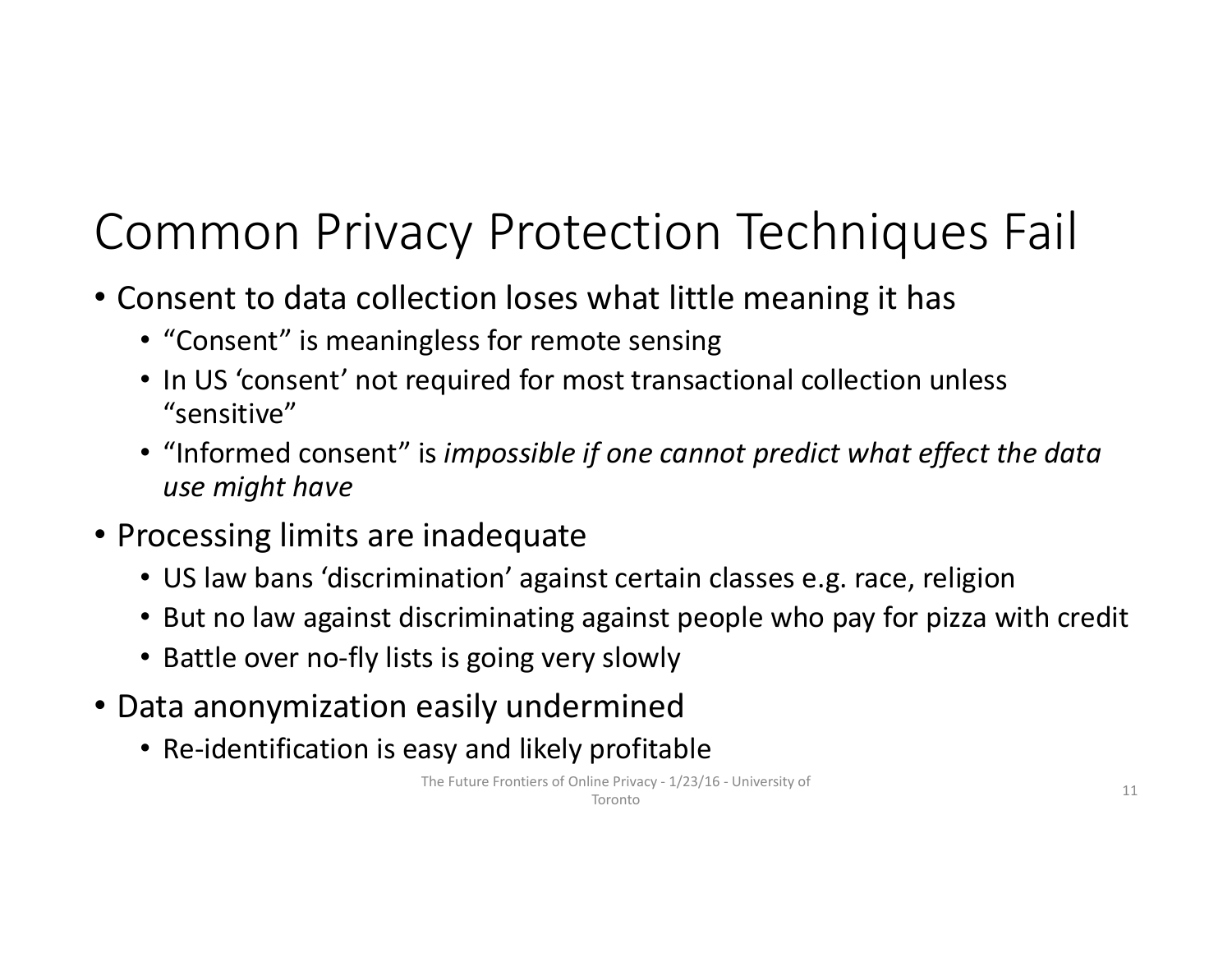### Metaproblem: Attitudes

- As Julie Cohen says, Big Data repackages surveillance as innovation. Plus, "Big Data ... equates information with truth and more information with more truth, and that denies the possibility that information processing designed simply to identify <sup>a</sup> 'pattern' might be systematically infused with <sup>a</sup> particular ideology."
- "[P]rivacy is increasingly cast as the spoiler in this tale, the obstacle to the triumphant march of predictive rationalism. ... [I]f information processing is rational, then anything that disrupts information processing, including privacy protection, is presumptively irrational."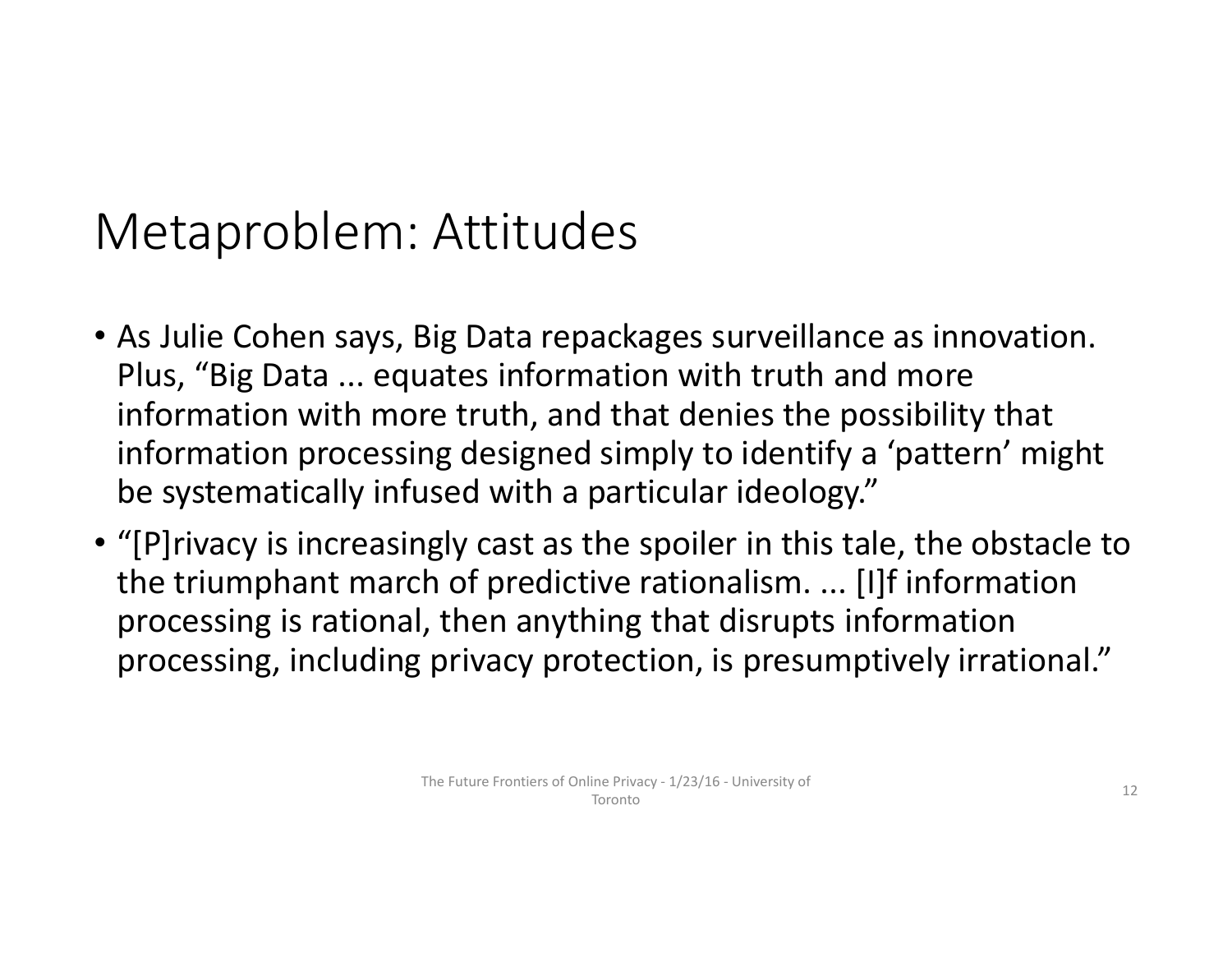### What is to be Done?

- "Big Data cannot be entirely defanged and its users cannot be entirely trusted" – James Grimmelman
- If Cohen is correct that Big Data is the result of an ideology then we should be wary of the argument that the value of insights drawn from huge datasets justify the creation of centralized repositories and their use.
- Privatizing, distributing, or 'federalizing' the data makes little difference.
- The specter of David Brin (*The Transparent Society*) haunts privacy studies?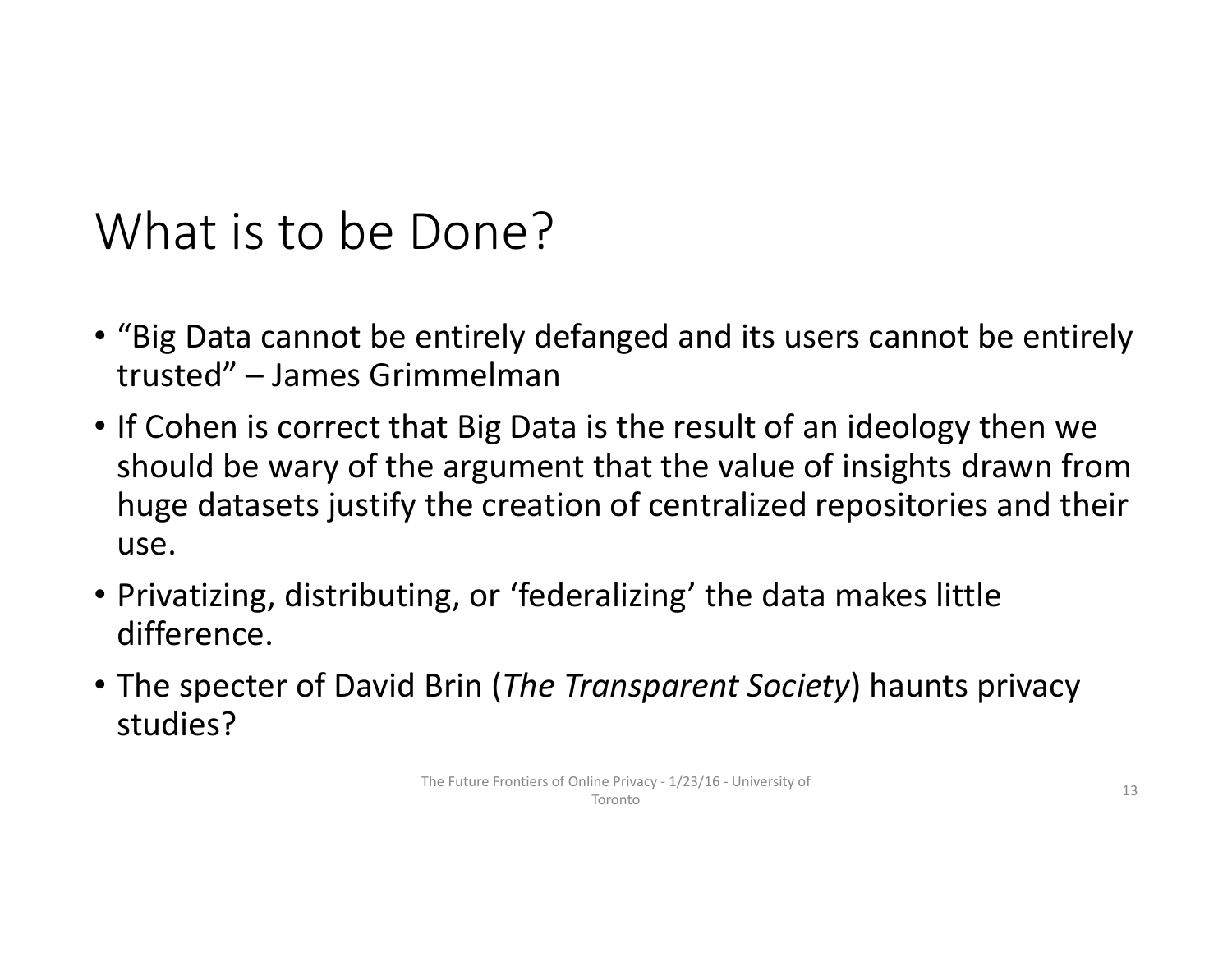### Try Everything – And Do It Soon

- Regulate sensors/data collection (my favorite)
- Regulate storage or flows (sharing)
	- Age out data
	- RTBF
- Regulate use/re-use once holding data (but, 1<sup>st</sup> Amendment)
- Focus on discrimination: ban 'bad' algorithms (but enforcement hard, and unconscious biases in algorithmic design or in data set construction)
- Demand a new due process in data processing
	- Right to contest distant, invisible algorithmic decision making
	- Get notice of when, how and why your data is being processed
- Invent new ways to opt‐in and opt‐out
	- (But opt-out options need to be realistic not formalistic)